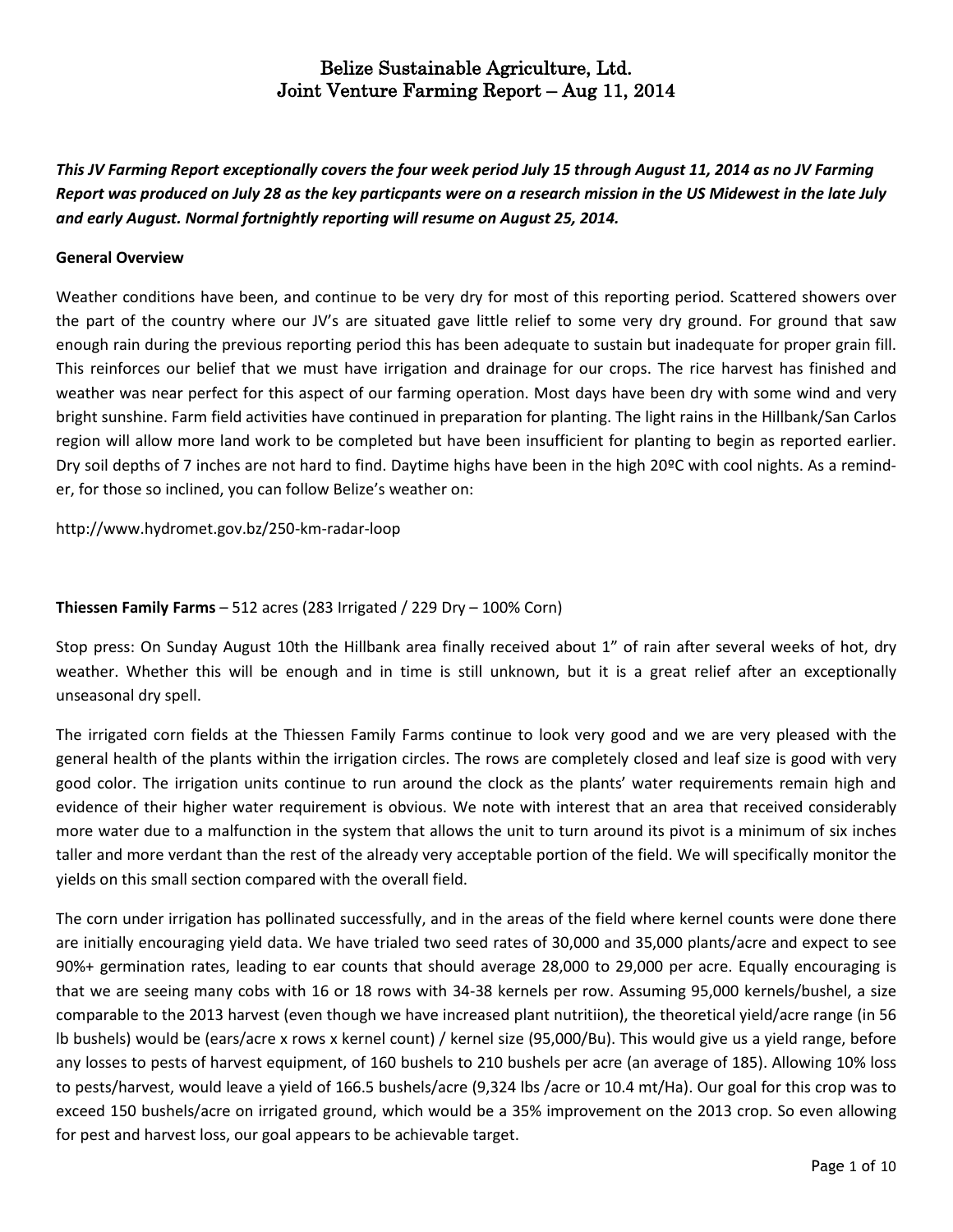Anecdotally, the Thiessens report not ever seeing corn with such overall vigor and stand before in their farming history. They remain excited and committed to further expansion of their irrigation project. Surprisingly, some of the larger, more conservative farmers in the area have chosen to deny the obvious and still believe the apparent difference in growth or crop security is not worth the effort of irrigation. It remains to be seen but we believe the yields on these irrigated portions will break records for this area of the country while the non irrigated portions will yield little to nothing. In fact many acres of corn in the area have already been cut down and baled for animal feed. The loss of a single season of 160 bushel corn would pay for most of the cost of an irrigation pivot.

Some rain now would clearly benefit our irrigated crops and relieve the pressure to irrigate. More importantly, for the non irrigated portions there are some areas where rain would be beneficial but it must come very soon or it will be too late. For the majority of the non irrigated areas it is too late. Plants are senescing at an alarming rate and nothing will bring them back when this process is this far along. The specified inputs have been invested in all crops, irrigated and non-irrigated, so the outcome will be radically different. We hope that today's 1" of rain will protect some non-irrigated crops, but a partial recovery of some lower yielding field is the best that can be hoped for. Such are the vagaries of farming and of Mother Nature, and we consider this year's unusual climate as a compelling argument for farming only on irrigated ground.

On the subject of pests, the Thiessens have been monitoring for worms throughout the growing season. The dreaded pest, which usually comes at "silk stage", has again reared its ugly head. The irrigated portions have been sprayed with a heavy dose of insecticide to stop their advance, which we hope (and believe) will be effective. We have also trialed a systemic product which appears to have had a positive result. Ear worm's presence often deep within the cob makes them especially difficult to kill and as they enter through the silk and can do considerable amount of damage by chewing away at the kernels meanwhile undetected under the husk of the cob. One of the primary methods used in their detection (besides opening a cob) is listening. Under quiet conditions and a good ear (no pun intended) these herbivores can be heard munching away. This is one area where North American farmers clearly have an advantage as this worm is controlled quite effectively with some of the more genetically advanced corn varieties, to which we do not have access in Belize due to government regulations.

We also continue to see differences in our various trial sections where we have used different seed counts and nutrition methods. One of the most obvious differences has been where black worm castings were used in lieu of conventional fertilizers; there the most impressive quality has been drought tolerance. We will be recording yield outcomes on the various trials as harvest time approaches.

In summary, despite the climatic challenges this year, we continue to be encouraged that this Summer's corn season will further validate our long term goal of being able to produce 200 bushels per acre of high quality corn in Belize. We expect to take control of the harvesting and drying of a substantial portion of this summer's production to be able to submit it to a major Guatemala based (subsidiary of US multi-national) buyer of food grade corn. If we can meet their qualitative objectives, there would be an opportunity to secure a long term contract at a very substantial premium (\$2.50+/Bu FOB Farm) to the CBOT corn price.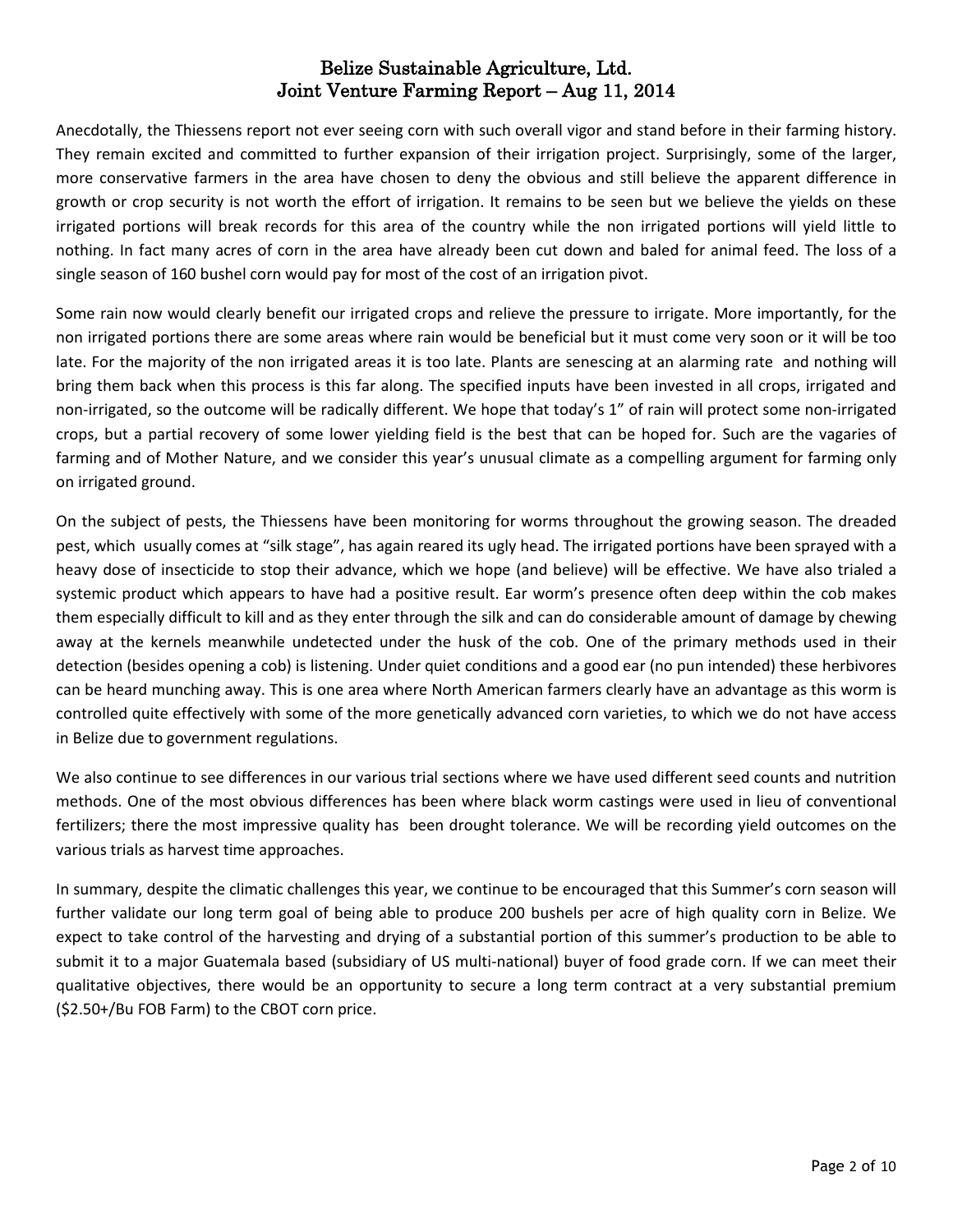

Thiessen Corn – Irrigated Impacto Trial – Very Healthy!



Thiessen Corn – Irrigated Impacto Trial – Large Ears



Thiessen Corn – Irrigated Impacto Trial – Strong Roots!



Non Irrigated Pioneer Trial – Curling leaves, fading!



Thiessen Corn – Non Irrigated Pioneer –Cannibalization!

**All pictures on this page were taken on August 7, 2014 at the 512 Acre Thiessen JV in Orange Walk**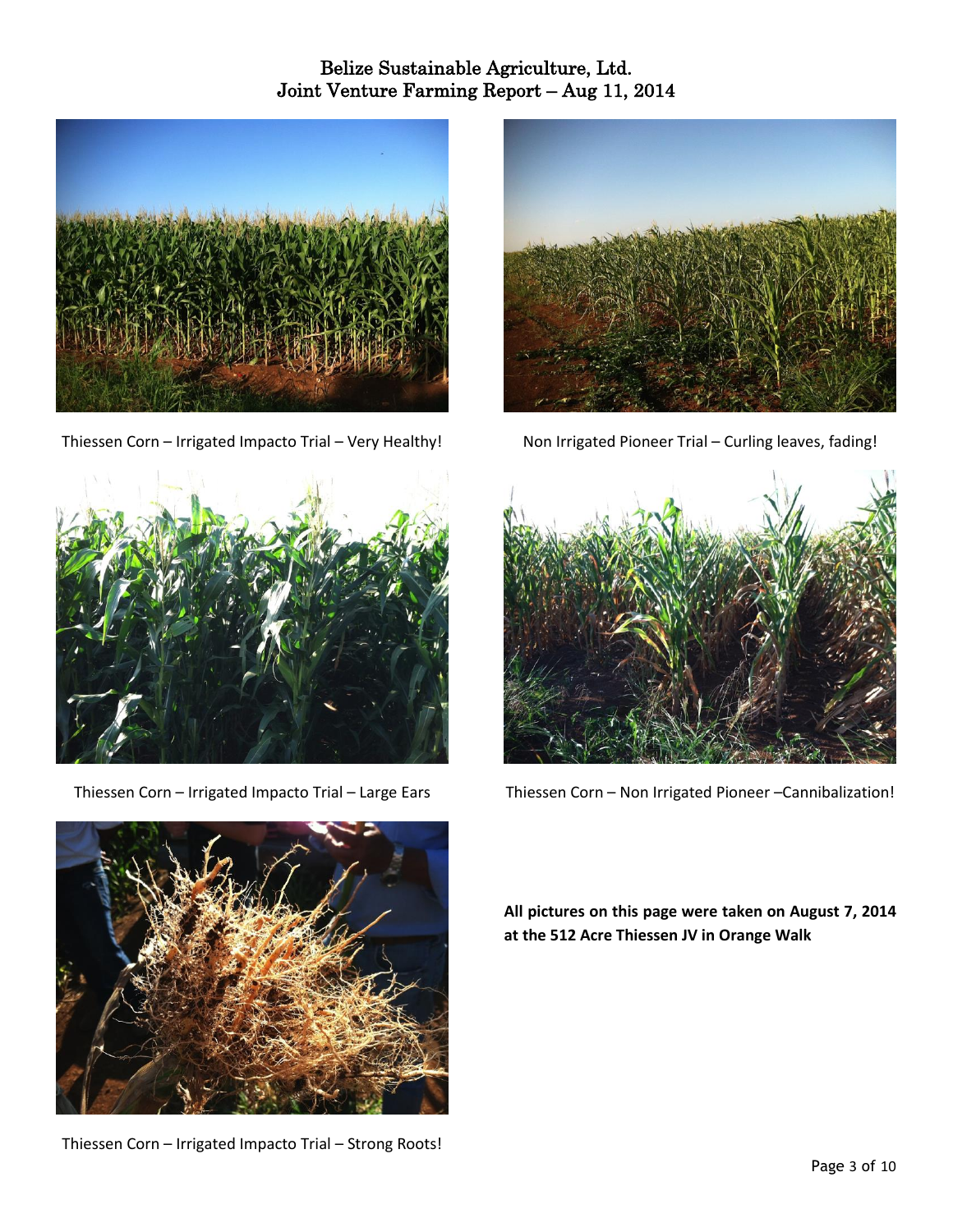**Neufeld Family Farms** – 336 acres total (100 acres black eyed beans - 0 % Irrigated / 236 acres Rice – 100 % irrigated)

#### Rice

There is little to report for Neufeld Family Farms as Jacob completed his rice harvest right at the beginning of this reporting period. He was only able to assist in harvesting a small portion Marlon's crop which had remained too wet to harvest with his combine as Jacob had switched back to tires.

Unfortunately, the total yield for JSN's crop will not be known for a while yet as Jacob put his rice directly into drying/storage before weighing. This approach creates several issues, of which the most urgent is not knowing his yields. This continues to be a pattern of small farmer thinking which we have been trying to assist him in changing. It is these types of issues that continue to haunt him and has seriously affected our willingness to continue JV farming with JSN. We have been very patient in trying to help him through these types of decisions but do not see how we can continue without him taking some very concrete steps to withdraw from these "old habits" and embracing modern farming techniques and practices. As an example, we consdier that JSN's reluctance to embrace foliar feeding his crops at a critical juncture cost him (and us!) dearly in kernel weight and yield. This despite having some of the premier rice growers of this country giving him such advice.

We realize that our decision may be a shock to Jacob but it should not be; his history with BSA has been less than stellar as all three crops we have planted with him with have been in some ways a disappointment. Even this last rice crop, which will definitely be profitable, will be well below what should have been generated. And although some of the other disappointments are attributable to circumstances beyond his control, more urgency in management would have diminished his losses.

#### Black Eyed Beans

The Black Eyed Beans (BEB) that Jacob grew have been sold. We still do not know what the final price will be, and the amount was quite small (<600 cwts), however we believe these beans were sold below fair market price. By the next reporting period we should have a final price with a total reconciliation of this portion of the JV.

### **Marlon Dyck –** 420 acres (Rice 100 % irrigated)

Marlon completed harvest on July 23 in dry conditions, and the final field to be harvested was the black worm castings trial. A portion of this field was held back from sale to the local vendor to use the rice as a benchmark for milling yields. The intention is to compare the milling yield of this field with the milling yield of other fields. We will also take a portion of this field to another mill to compare milling quality and milling yield with the mill that received the majority of our product. Since this crop was grown almost organically, we also want to keep some of this rice for our own consumption.

The yields on this portion of the crop appear to be nearly identical to the remainder of the nearby fields planted at the same time, so whether there is a cost of production advantage for using black worm castings remains to be seen. Once all the input costs have been tabulated we will report these results. The relatively high costs of the actual castings (provided this year at no cost to us) are offset by fewer applications and no costs attributed to fungicides and insecticides. A possible, albeit likely small, advantage we noticed was that this field actually matured a few days earlier than the rest of this equally planted lot of fields. This could be a consideration if inclement weather was pressuring us to get crops harvested. There was no such pressure this year and the choice was made to harvest last. Additionally, these fields were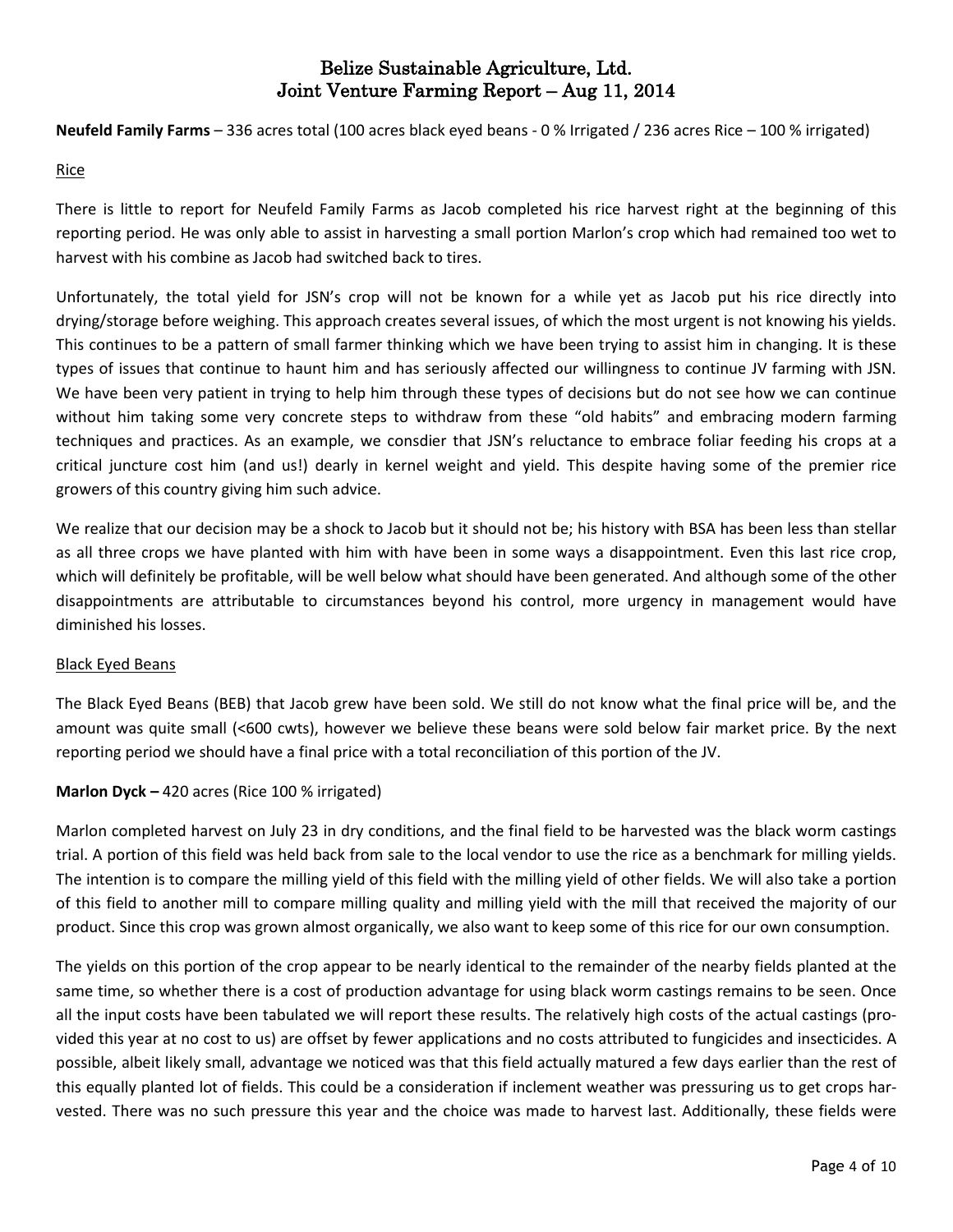observed to have the greatest progression of senescence but ratooned better than all other fields. This thirty acre piece has since had a modest amount of nitrogen applied and water pumped on in order to trial a ratoon crop.

The hundred acre area that we had set for a ratoon trial has been abandoned. There is not nearly enough growth to warrant any further fertilization or husbanding. We believe there are several possible reasons for this:

- The fields had begun senescing before harvest took place; this is mostly attributable to removing water a little prematurely thinking we would get a little more rain.
- Several days elapsed before we could hire people to mow or "bush hog" the harvested fields
- The fields were "bush hogged" vs. "flail-mowed": the latter being very much preferred for ratooning
- Application of urea was late due to fields being too dry for effectiveness

It is important to bear in mind this is a trial and inputs used to date will be quite minimal. There is very little of this type of ratooning practiced in Belize and it is a first for us. However, much of the rest of the rice growing regions in our part of Central America use this technique and we cannot see why it should not work here. We will visit a farm in southern Mexico that has perfected ratooning and where the principals are quite willing to share their technique with us; the prospective returns seem well worth the effort!

The merchant who purchased our rice continues to be very pleased with the quality of the grain we delivered to him. He is keenly interested in pursuing opportunities to partner on more crops with us, and has indicated that is prepared to make similar agreements as the one we made for this rice crop cycle. He is also prepared to take any grain we have available from our ratoon crop. In fact, we have others who have also become interested in buying our rice crop and setting up a mill specifically for that purpose. It seems as if a little competition for our crops may be on the horizon, and competition for a good product usually leads to a better price!

### **Other Farming Prospects**

We have completed the majority of the land preparation on the 650 acres of rented land at Hillbank/San Carlos area. We had expected to plant at least some of our soybeans with the rains earlier in July, but we were unable to get this accomplished because the amount of rain was simply inadequate to allow root formation after germination. Disappointing as this was, Marlon's decision to withhold planting has proven to be the correct one given the lack of rain until today. We have now been able to rent an additional tractor to help with ground preparation and our crew is working as many hours as they can to get the final acreage ready for planting. There has been a considerable effort required to clean the fields of residual papaya tree mounds and rocks, with many tons of rocks collected over the last few weeks. This makes the fields look much cleaner and will certainly make planting much more enjoyable. There are still significant large rocks subsurface and continued vigilance in all land working operations are important to preserve our equipment.

As all of our equipment has now been taken to Hillbank/San Carlos area to assist in land preparation, this leaves the preparation of the 280 acre piece of sandy black soil in Blue Creek somewhat in limbo. It is still our hope that this can be prepared for either a very late planting of milo this season or a very early planting of milo next season. Efforts are being made to utilize this piece of land and these efforts will continue.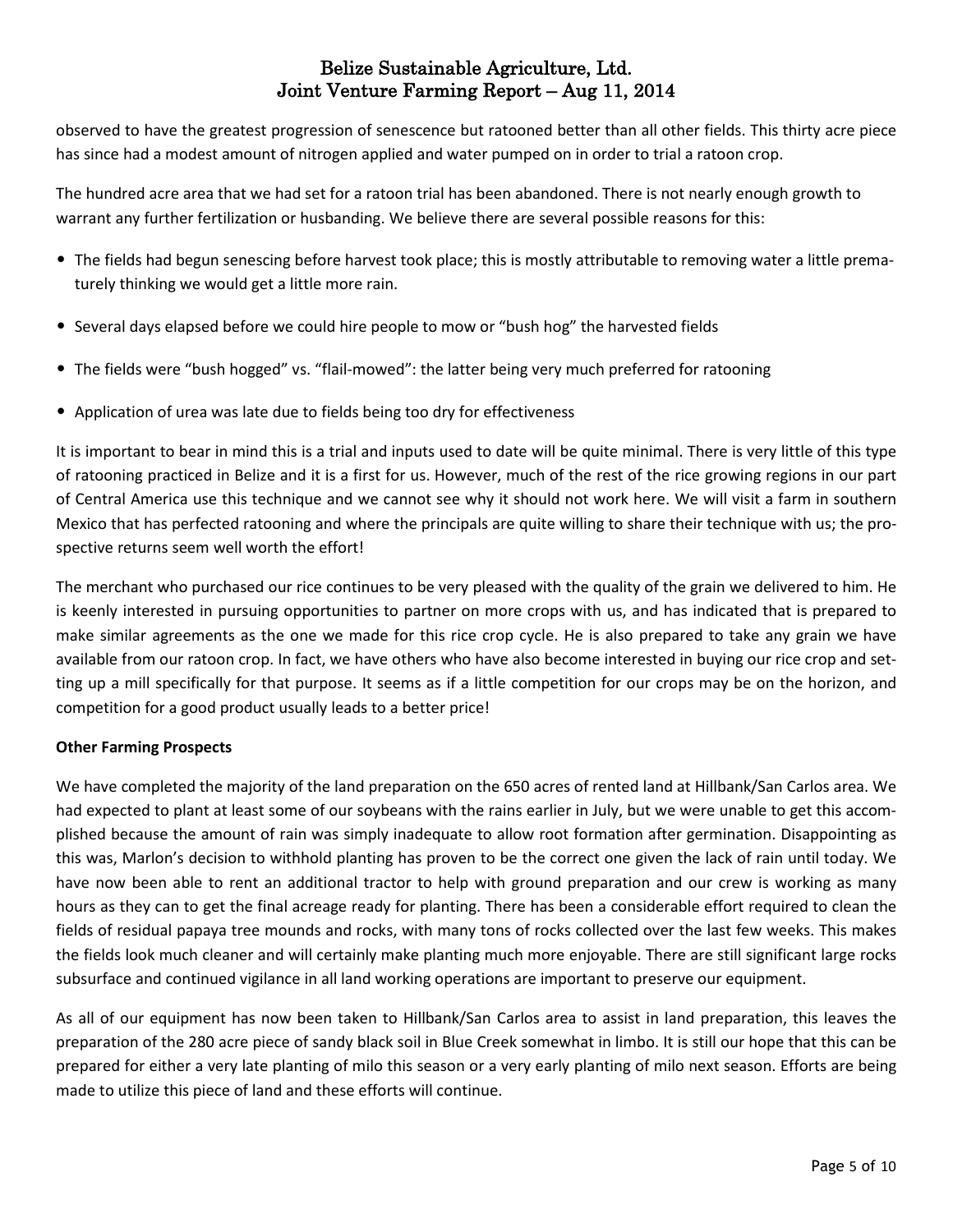Perhaps the biggest challenge for the current soybean crop after lack of rainfall has been seeds. We have finally been able to procure enough soybean seed of a local grown variety known as "3296" for approximately 500 acres. The seed has a germination rate of between 85% and 90%, which we would generally not consider to be sufficiently good for our standards; however there is such a shortage of soybean seed in the region that this year we shall have to make do. We have also found another variety well known to us, which while having an unacceptably low germination rate for commercial production, is usable for a small seed growing plot (likely less than 30 acres). Efforts will continue to get seed from a reputable source and with adequate germination for our next growing season. It is also worth noting that The Huasteca variety procured earlier from a Mexican source proved to be of unacceptable quality (we had not paid for it yet) and will not be planted.

#### **Summary and Conclusion**

Our farming operations have generally been quite encouraging, as we continue to accumulate evidence that several key crops can be farmed quite successfully in Belize, notably Edible Beans, Rice and Corn. While "absolute dollar" profits have so far been modest, some of our "profit per acre" results have been very impressive. Moreover, the experience gained through our three seasons of JV farming has been extremely valuable, and will clearly assist us as we scale up operations on our own land.

The other area where we have been working to gain experience and contacts has been in the marketing and sales side of our operations. It has always been clear to us that in order to successfully scale our operations we need to establish reliable connections with end user customers who have an appetite for substantial quantities of product and the financial capability and willingness to reliably pay the right price for our output. Now that we can begin to produce credible amounts of high quality product, or intermediate some product from other local Belizean producers, we have been reaching out to buyers in several markets to begin building connections.

In Guatemala, we continue to communicate with Julio Ruiz regarding Corn sales; he fully understands our issue with security of payment and is working with prospective Guatemalan buyers regarding this requirement. We have made it clear that not only are we reluctant to grant credit, but we are equally reluctant to accept large quantities of physical cash as payment. This rather more orthodox approach to business has slowed down our initial sales somewhat. However, we had some lab tests run on our grain in storage at Indian Creek Grain Co-op and the tests were very favorable for protein and starch, with aflotoxins also at quite acceptable levels. These positive results have made a sizable difference in demand for our product and we expect that we will soon have a resolution regarding payment terms so that corn will begin to cross the border (officially!) into Guatemala. The prospective buyer is asking all the right questions and it certainly appears that he is moving forward with a sizeable order. This transaction is being handled by the Co-op, with our technical support as required.

Looking forward at corn in general, within Belize and especially in the north, we expect the market to tighten significantly. Northern production has been deeply affected by recent weather patterns, and it is likely that this winter corn will be in tight supply in Orange Walk. However, further to the south in the Cayo District farmers will be harvesting rain fed crops that should show much higher yields those from non-irrigated OW fields due to Cayo's adequate rainfall during the last three months. This will likely increase the flow of grain from the south to the north, placing a cap on upward price pressure. It costs about BZD 0.02/lb. to truck corn from Spanish Lookout to Orange Walk, so it is unlikely that local prices will exceed BZD 0.22-0.23/lb. (USD 6.16-USD6.44/Bu). While for local farmers this is a low price which reduces most farms to marginal profitability, by world standards it is still a very attractive price considering the Chicago contract closed around USD 3.60/bushel on August 8.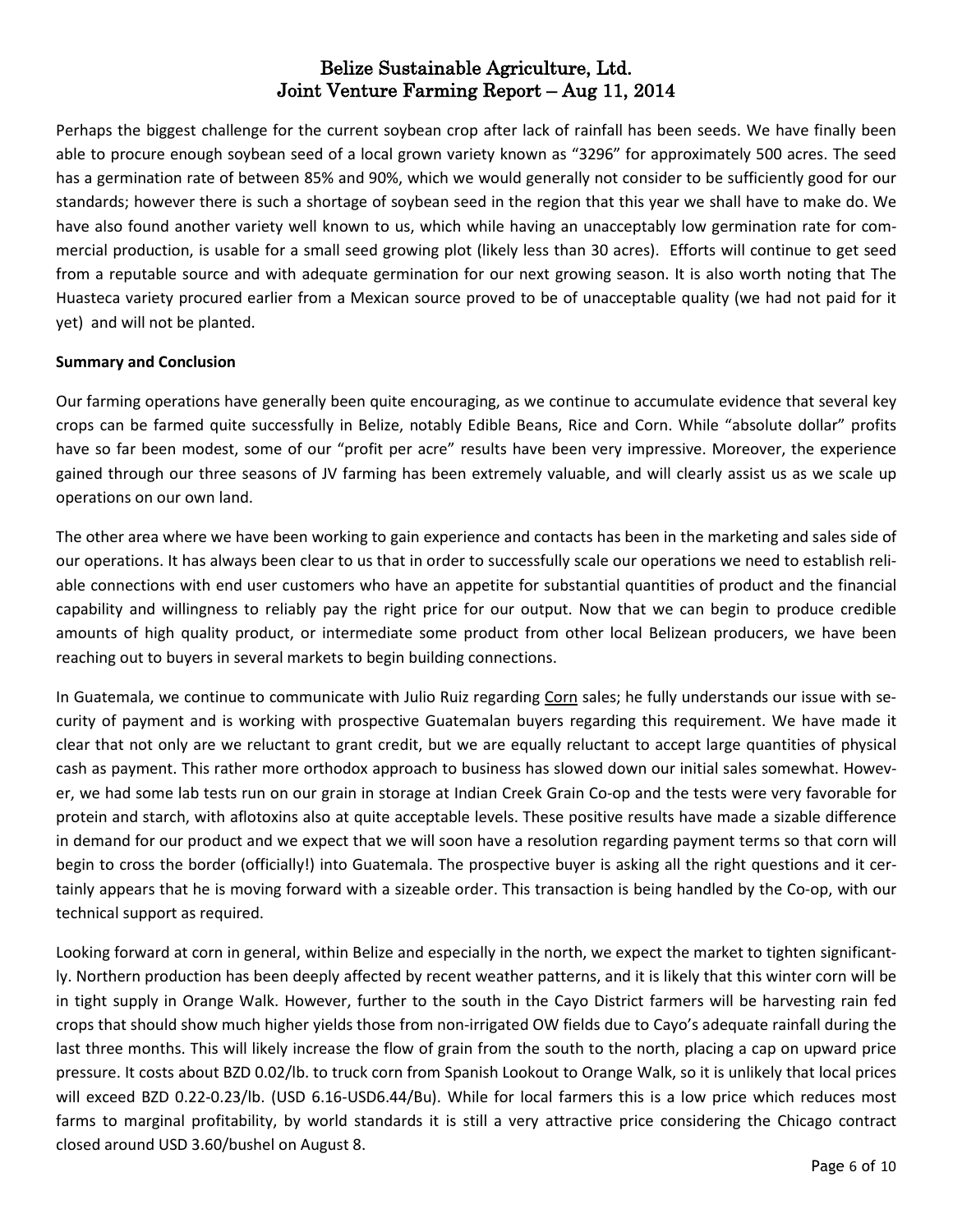On the Edible Bean sales front, there continues to be interest in LRK's and BEB's from the Central American region, and we have begun to make regular quotes to several regional brokers. While we only have a nominal quantity of beans left, Indian Creek and Little Belize (two traditional Mennonite communities) have several million pounds of beans left that we are trying to assist them in selling. However, at the moment demand is out of Panama and Colombia rather than Jamaica, and Argentina is undercutting recent regional market prices by a substantial margin (>30%). Producers in IC and LB, having seen higher "Jamaica" prices this spring, are reluctant to accept the lower "Global" prices. This is further evidence of the special position Belize enjoys when selling to CARICOM member states: the 45% Common External Tariff applied on food imports from non CARICOM countries allows Belizean producer to enjoy a substantially higher price than the world markets currently afford.

We have just commissioned a surprisingly affordable market survey from the London based Caribbean Council, which should provide us with not only detailed data on various agronomic products imported throughout the Caribbean region, but also a rich list of direct contacts with end user buyers in this region.

Rice continues to be a very attractive market in Belize. We expect to be able to confirm the final yield results of the Marlon Dyck JV next report, but almost the entire output was pre-sold as "paddy" or "rough" rice straight off the field at USD 0.185/lb. We only kept enough to do some milling quality trials; with milled rice currently wholesaling for BZD 0.80/lb, which assuming decent milling yields equates to USD 0.22/lb for paddy rice net of milling and related costs, this will be even more profitable. These prices compare with an August 8 CBOT contract price for "rough rice" of USD 0.127/lb.

Soybeans continue to be in strong local demand, as Belizean poultry producers are starting up sobean extrusion and pressing facilites to expand their internal production of chicken feed components. Local soybean prices remain around BZD 0.60/lb (USD 18.00/bushel), which is a very large premium to the Augst 8 CBOT contract price of \$10.84/bushel. We have been in negotiations with a local poultry producer for a contract covering the first 600,000lbs of our production (200 acres @ 50Bu/acre), which would be the first time this company has ever entered into a forward purchase cotnract. We are close to concluding the contract and expect to confirm the status at the next fortnightly report.

While we are only at the first steps of building CSA's direct marketing and sales organization, and building the nexessary relationships to reliably market our growing future production, we are comforted by the attractive domestic and regional markets for our products, with solid price premiums achievable, even in the current climate of significantly lower global prices. This should ensure that as our production grows substantially thanks to (many) more farmed acres at (much) higher yields, we will consistently achieve farming results that are truly superior

**Thanks!** 

John Peters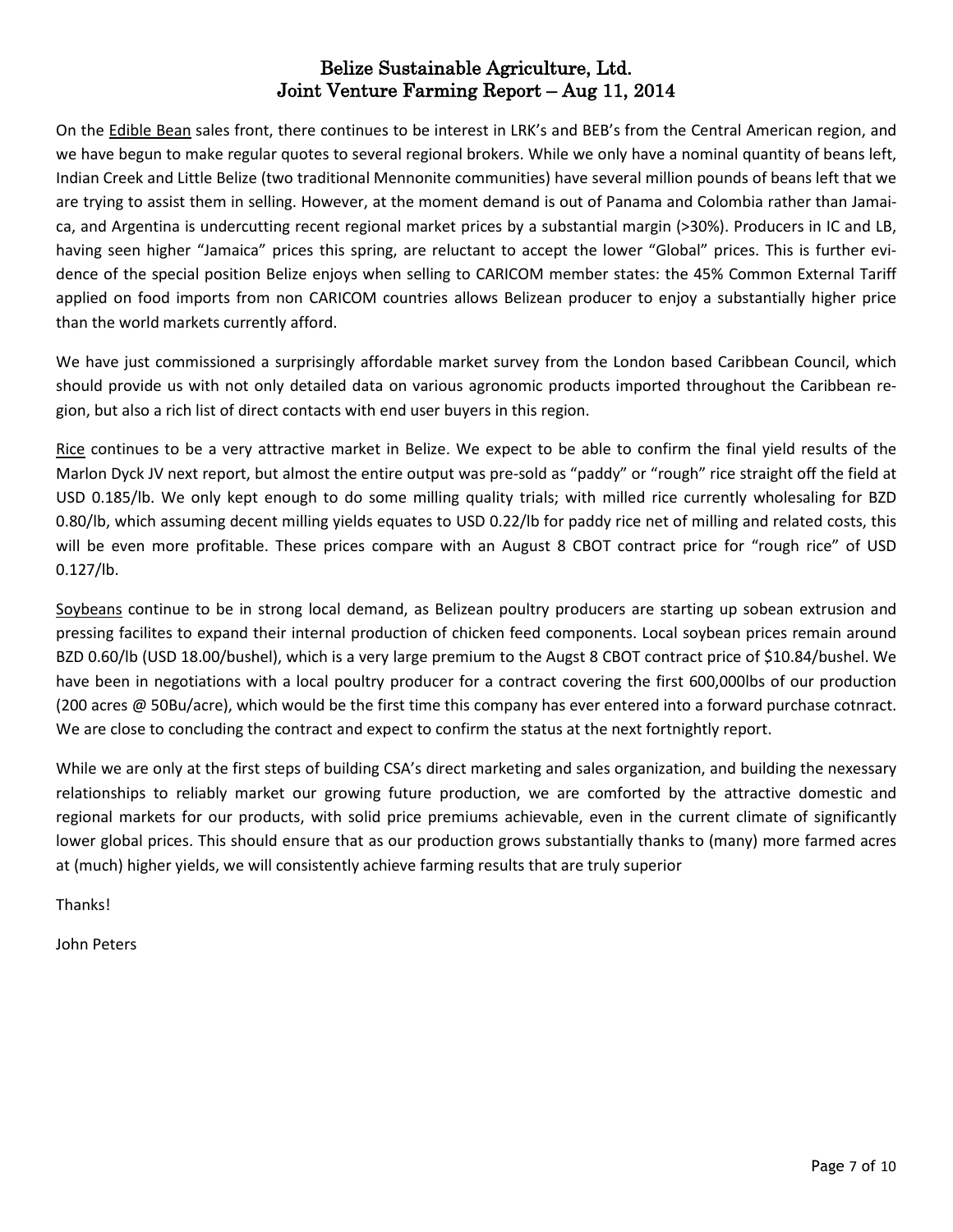| Grower                      | Location  | Field<br>$\sharp\hspace{-0.8em}\sharp$ | Acres | Irr?        | Soil<br><b>Type</b> | Crop         | Seed Variety<br>(count/acre)                                     | Plant<br>Date | Stand<br>Date | Fertilizer<br>Program                | Comments                                                                           |
|-----------------------------|-----------|----------------------------------------|-------|-------------|---------------------|--------------|------------------------------------------------------------------|---------------|---------------|--------------------------------------|------------------------------------------------------------------------------------|
| BSA/<br>Marlon & Team       | Hillbank  | $\overline{?}$                         | 500   | N           | Red                 | Soy<br>Beans | 3296<br>500 acres                                                |               |               | <b>TBA</b>                           | Land Prep completed. Awaiting rain.                                                |
| BSA/<br>Marlon & Team       | Hillbank  | $\overline{?}$                         | 120   | N           | Red                 | Milo         | Marathon                                                         |               |               | <b>TBA</b>                           | Too late for corn -<br>Land prep continues<br>Waiting for rain                     |
| Thiessen<br><b>Brothers</b> | SC        | T1                                     | 131   | 80Y<br>51N  | Black-red<br>loam   | Corn         | Dekalb 7088<br>131 acres<br>(30,000)                             | June 6-7      | June 9-10     | 14-36-12<br>150lb<br>18-46-0<br>50lb | Reviewing germination<br>91% germ                                                  |
| Thiessen<br><b>Brothers</b> | <b>SC</b> | T <sub>2</sub>                         | 139   | 80Y<br>59N  | Black-red<br>loam   | Corn         | Pioneer 4226<br>139 acres<br>(30,000)                            | May 29        | June 1        | 14-36-12<br>150lb<br>18-46-0<br>50lb | <b>Reviewing Germination results</b><br>Germination good<br>Vigor good<br>93% germ |
| Thiessen<br><b>Brothers</b> | <b>SC</b> | Trial<br>$TB-1$                        | 51    | 36 Y<br>15N | Red                 | Corn         | Syngenta Impacto<br>26 acres<br>(30,000)<br>25 acres<br>(35,000) | May 28        | May 31        | 14-36-12<br>150lb<br>18-46-0<br>50lb | Reviewing Germination results<br>Germination good<br>Vigor good<br>93% germ        |
| Thiessen<br><b>Brothers</b> | <b>SC</b> | Trial<br>$TB-2$                        | 52    | 36 Y<br>16N | Red                 | Corn         | Dekalb 7088<br>26 acres<br>(30,000)<br>26 acres<br>(35,000)      | May 28        | May 31        | 14-36-12<br>150lb<br>18-46-0<br>50lb | Reviewing Germination results<br>Germination good<br>Vigor good<br>94% germ        |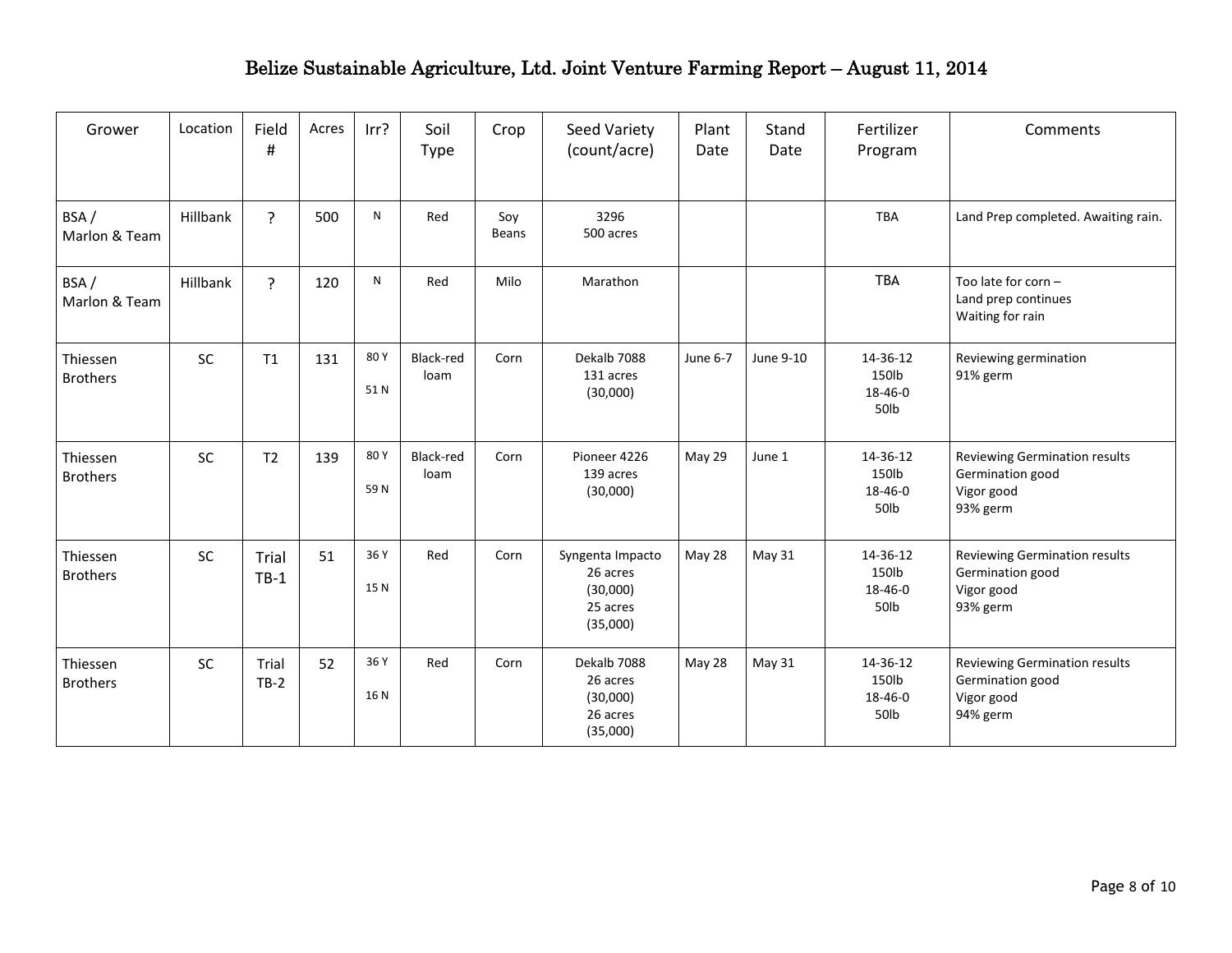| Thiessen<br>Brothers /<br>Marlon Dyck<br>Trial | SC            | Trial<br>$MD-1$                    | 131 | 71 Y<br>60N | Red           | Corn              | Syngenta Impacto<br>30.5 acres<br>(30,000)<br>30.5 acres<br>(35,000)<br>Dekalb 7088<br>35 acres<br>(30,000)<br>35 acres<br>(35,000) | <b>June 7-8</b> | June 10-11 | 14-36-12<br>150lb<br>+ liquid<br>AlgaEnzims 1L/ac<br>AlZinc .5L/ac<br>Complex NPK<br>10L/ac<br>Complex NS+P<br>10L/ac<br>SinerFos 6L/ac<br>SinerPotasio 8L/ac<br>SinerPlus 1L/ac | Trial Plot managed by Marlon Dyck<br>Reviewing Germination results-<br>Thiessen;<br>Impacto 93%<br>Dekalb 94%<br>Impacto 99% germ<br>Dekalb 99% germ |
|------------------------------------------------|---------------|------------------------------------|-----|-------------|---------------|-------------------|-------------------------------------------------------------------------------------------------------------------------------------|-----------------|------------|----------------------------------------------------------------------------------------------------------------------------------------------------------------------------------|------------------------------------------------------------------------------------------------------------------------------------------------------|
| Thiessen<br><b>Brothers</b>                    | <b>SC</b>     | Trial<br>Black<br>Worm<br>Castings | 8   | N           | Red           | Corn              | Syngenta Impacto<br>(35,000)                                                                                                        | June 6          | June 8     | 14-36-12<br>150lb<br>+ liquid<br>AlgaEnzims 1L/ac<br>AlZinc .5L/ac<br>Complex NPK<br>10L/ac<br>Complex NS+P<br>10L/ac<br>SinerFos 6L/ac<br>SinerPotasio 8L/ac<br>SinerPlus 1L/ac | Black Casting Trial Plot managed by<br>Marlon Dyck<br><b>Reviewing Germination</b><br><b>Germination Good</b><br>Vigor Good<br>99% germination       |
| BSA/<br>Marlon & Team                          | Blue<br>Creek | $\cdot$                            | 80  | ${\sf N}$   | Sandy<br>loam | Corn?             | (seeds/acre)                                                                                                                        |                 |            | TBA                                                                                                                                                                              | HAC agreement finalized<br>Land preparation halted for lack of<br>equipment                                                                          |
| TBA                                            | Blue<br>Creek | ?                                  | 200 | ${\sf N}$   | Sandy<br>Loam | Soybeans<br>Milo? | (seeds/acre)                                                                                                                        |                 |            | <b>TBA</b>                                                                                                                                                                       | HAC agreement finalized<br>Land preparation halted for lack of<br>equipment                                                                          |